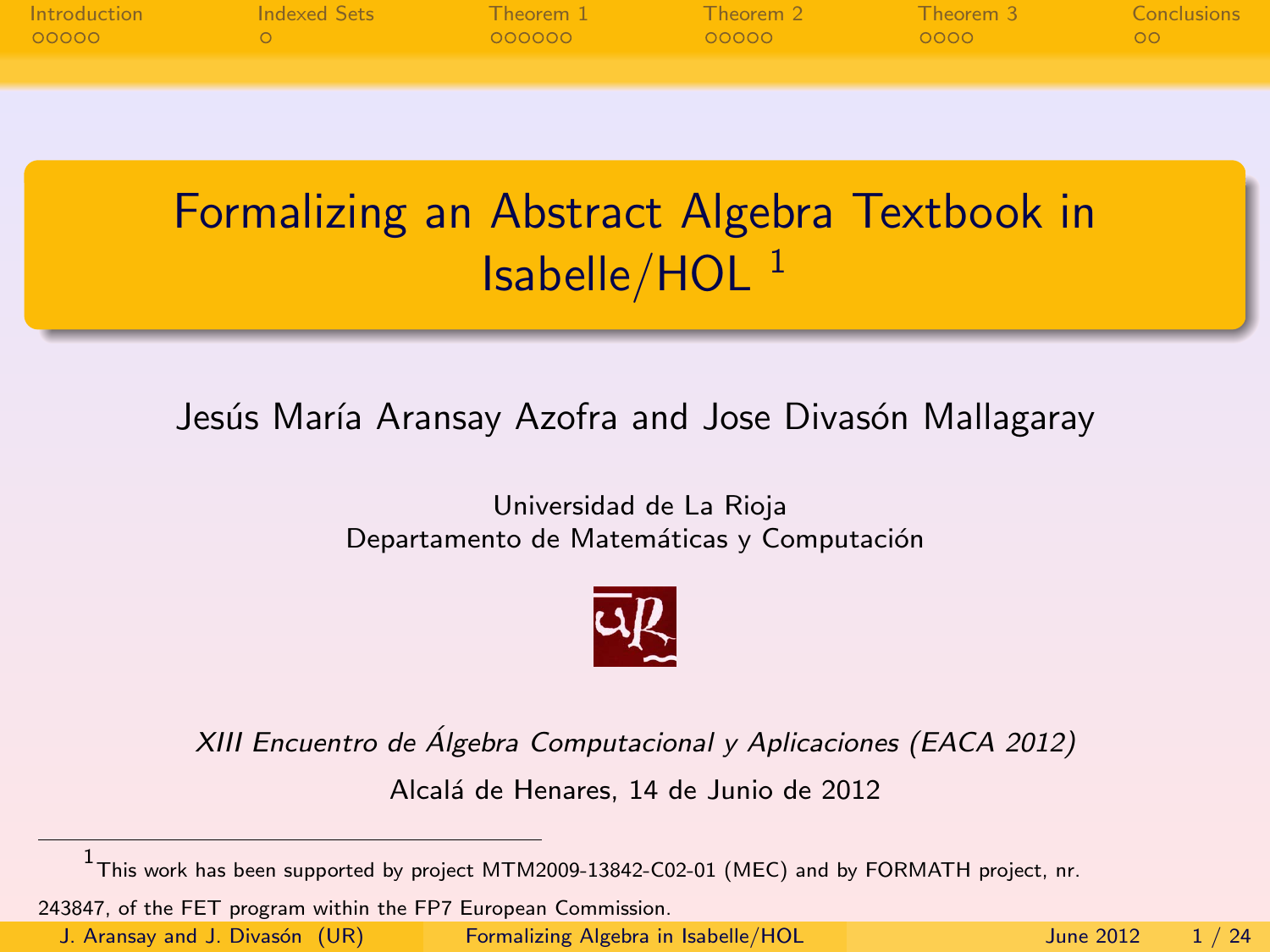| <b>Introduction</b> | Indexed Sets | Theorem 1 | Theorem 2 | Theorem 3. | <b>Conclusions</b> |
|---------------------|--------------|-----------|-----------|------------|--------------------|
| $\bullet$ 0000      |              | OOOOOO    | 00000     | 0000       | OO.                |
| Introduction        |              |           |           |            |                    |

#### Project

- **1** The objective of this work is to analyze the degree of formalization that a mathematic textbook has.
- <sup>2</sup> Another objective is to formalize concepts and theorems of linear algebra, concretely of vector spaces, using Isabelle/HOL.
- <span id="page-1-0"></span><sup>3</sup> We have followed a Halmos' book: Finite-dimensional vector spaces.
	- Why to formalize mathematics?
	- Why vector spaces?
	- Why using this book?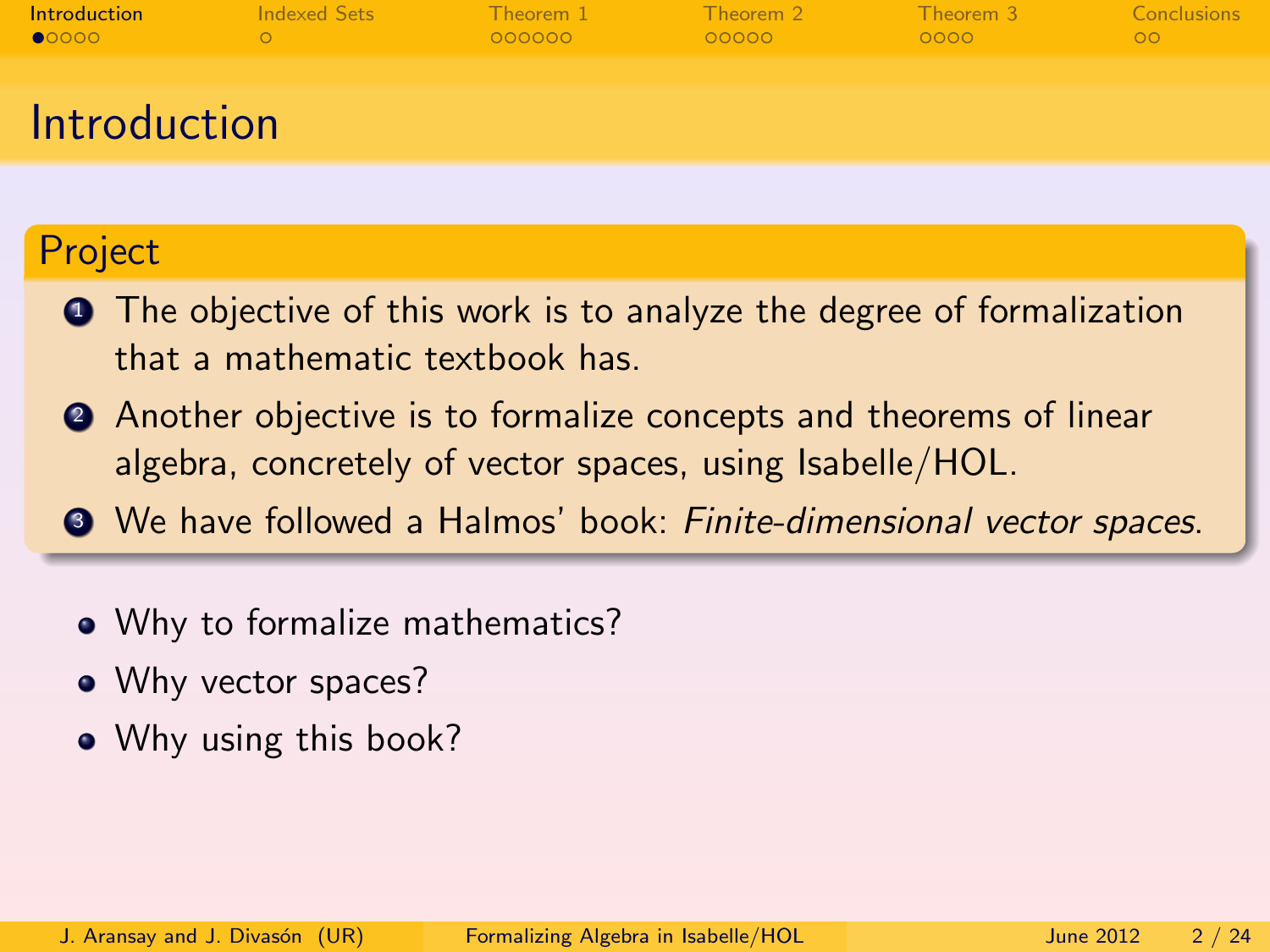| Introduction               | Indexed Sets | Theorem 1 | Theorem 2 | Theorem 3 | Conclusions |
|----------------------------|--------------|-----------|-----------|-----------|-------------|
| 00000                      |              | - 000000  | - റററററ   | - ററററ    | N OON       |
| <b>Formalized sections</b> |              |           |           |           |             |

We have formalized the first 10 sections in Halmos:

## **Sections**

- **O** Fields
- **2** Vector Spaces
- **3** Examples
- **4** Comments
- **5** Linear Dependence

#### **Sections**

- **<sup>6</sup>** Linear Combinations
- **O** Bases
- **8** Dimension
- <sup>9</sup> Isomorphism
- <span id="page-2-0"></span><sup>1</sup> Subspaces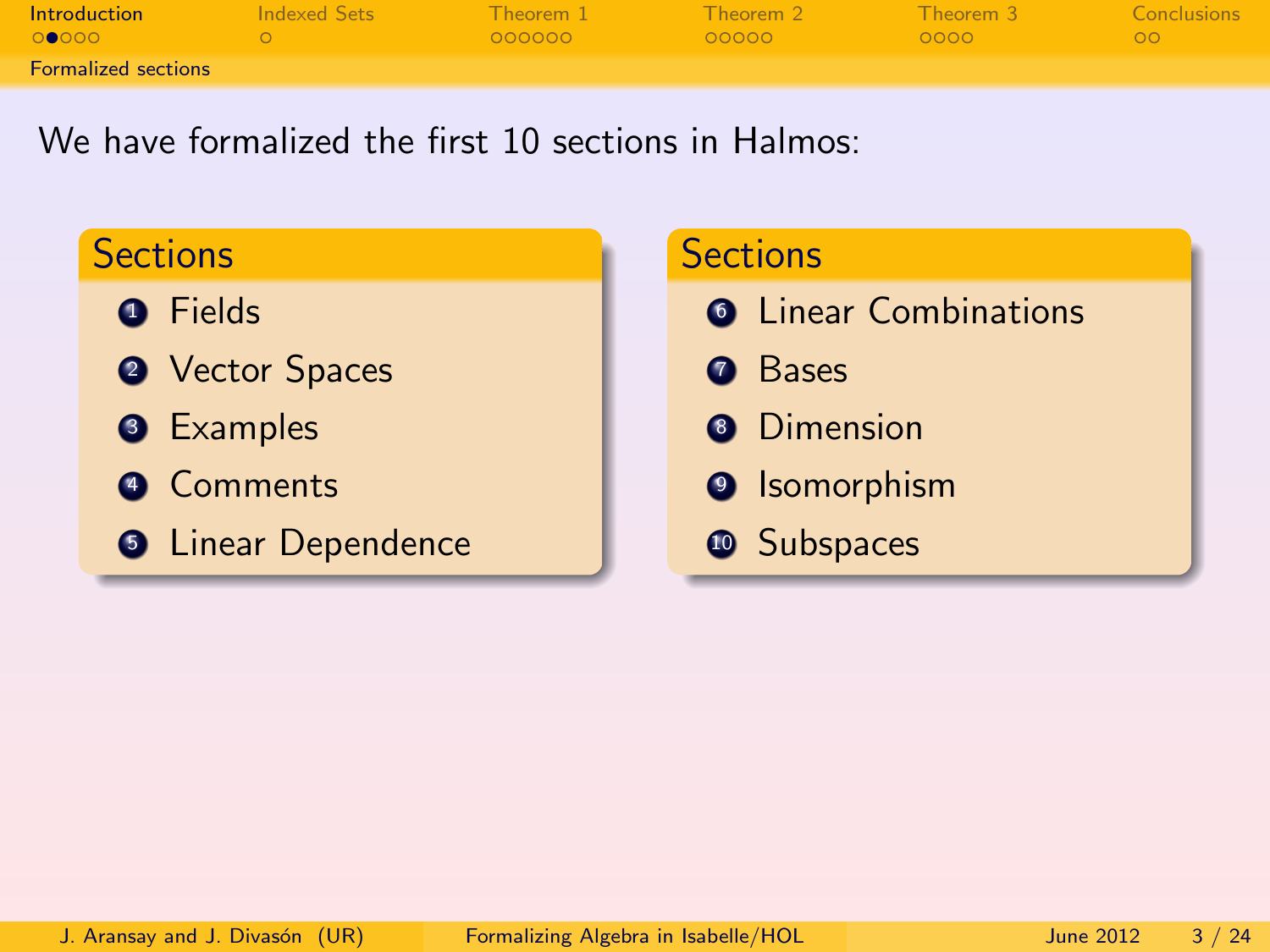| <b>Introduction</b><br>െ∩െറ | Indexed Sets | Theorem 1<br>OOOOOO | Theorem 2<br>00000 | Theorem 3<br>0000 | Conclusions<br>00. |
|-----------------------------|--------------|---------------------|--------------------|-------------------|--------------------|
| The important results       |              |                     |                    |                   |                    |
| Main Theorems               |              |                     |                    |                   |                    |

#### Theorem 1

Every linearly independent set of a finite dimensional vector space V can be extended to a basis.

#### Theorem 2

Any two bases of a finite dimensional vector space have the same cardinality.

#### Theorem 3

<span id="page-3-0"></span>An n-dimensional vector space V over a field  $\mathbb K$  is isomorphic to  $\mathbb K^n.$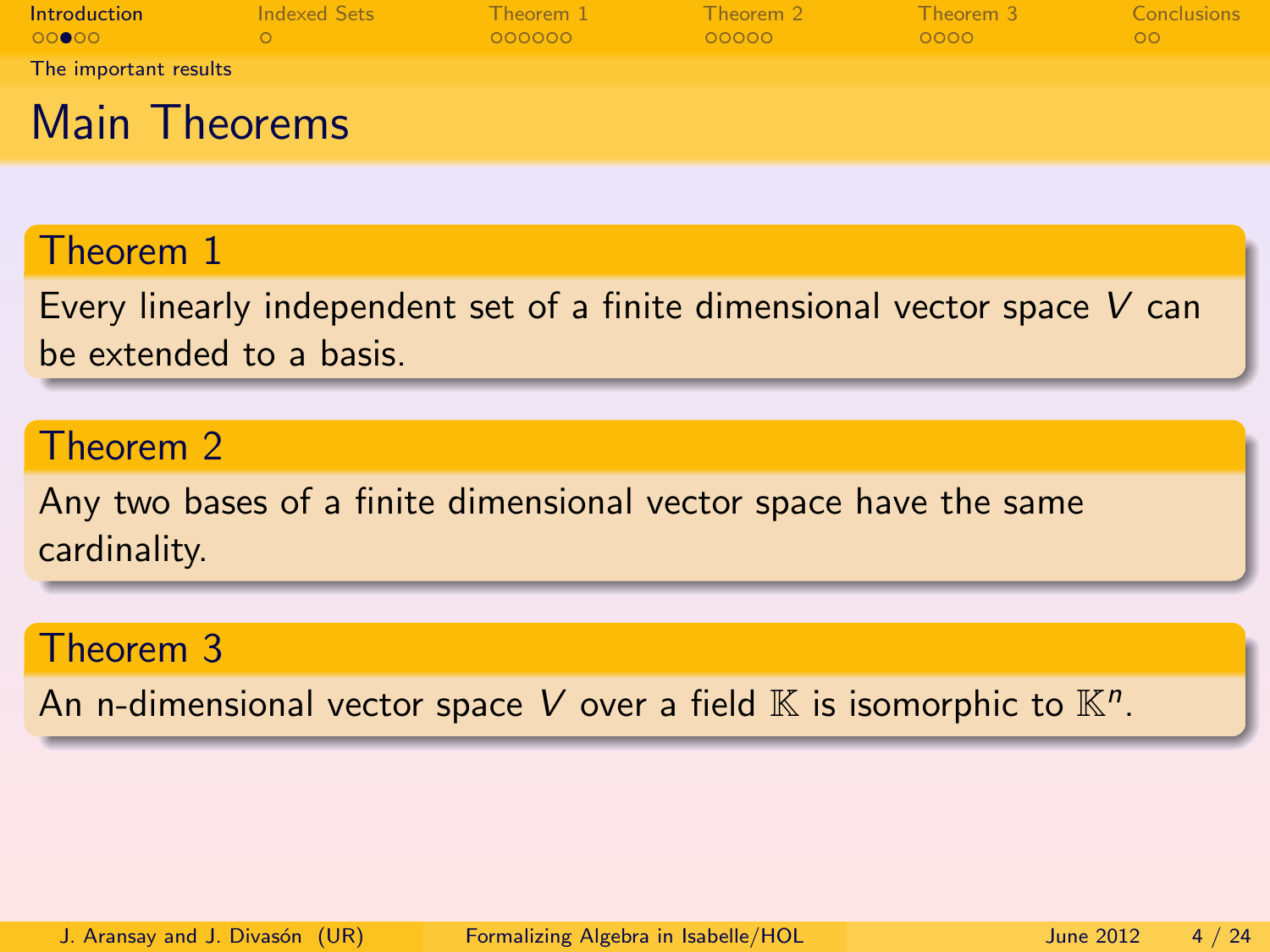| <b>Introduction</b> | Indexed Sets | Theorem 1 | Theorem 2 | Theorem 3 | Conclusions |
|---------------------|--------------|-----------|-----------|-----------|-------------|
| 00000               |              | 000000    | 00000     | 0000      | $\circ$     |
| Main notions        |              |           |           |           |             |
|                     |              |           |           |           |             |

## Important Concepts

#### Isabelle

- **Isabelle:** The theorem proving assistant in which we have made the development.
- **HOL:** Higher-order logic.
- **HOL-Algebra:** A library of algebra implemented in Isabelle using HOL.
- <span id="page-4-0"></span>**• Locales:** A kind of module system in which we can fix variables and declare assumptions.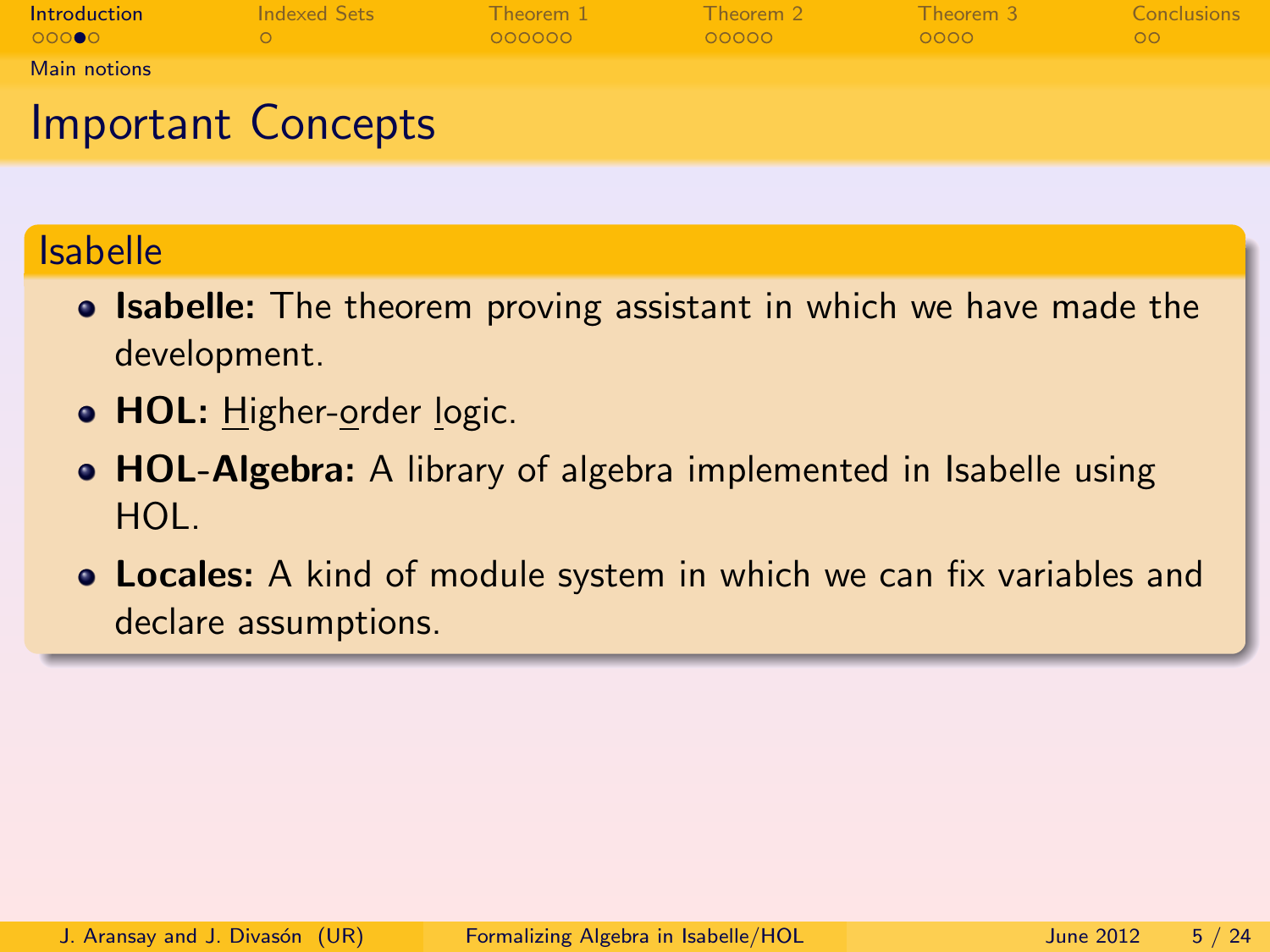| <b>Introduction</b> | <b>Indexed Sets</b> | Theorem 1 | Theorem 2 | Theorem 3 | <b>Conclusions</b> |
|---------------------|---------------------|-----------|-----------|-----------|--------------------|
| 00000               |                     | 000000    | 00000     | 0000      | OO.                |
| Code example        |                     |           |           |           |                    |
|                     | .                   |           |           |           |                    |

## Example of Isabelle code

<span id="page-5-0"></span>**locale** vector\_space =  $K:$  field  $K + V:$  abelian\_group V for K (structure) and V (structure)  $+$ fixes scalar\_multiplication:: "'a => 'b => 'b" (infixr "." 70) assumes mult\_closed: "[ $x \in \text{carrier } V; a \in \text{carrier } K$ ]  $\implies$  a · x  $\in$  carrier  $V''$ and mult\_assoc: " $\|x\| \in$  carrier V; a  $\in$  carrier K; b  $\in$  carrier K $\|$  $\implies$  (a  $\otimes_K b$ ) · x = a · (b · x)" and mult\_1: " $\llbracket x \in \text{carrier } V \rrbracket \implies \mathbf{1}_K \cdot x = x$ " and add\_mult\_distrib1:  $\mathbb{Y}[\![x\in \text{ carrier } V;\; y\in \text{ carrier } V;\; a\in \text{ carrier } K]\!]$  $\implies$  a ·  $(x \oplus_V y) = ax \oplus_V ax''$ and add\_mult\_distrib2:  $\mathbb{M} \times \mathbb{C}$  carrier V; a  $\in$  carrier K; b  $\in$  carrier K  $\implies$  (a  $\oplus_K$  b) · x = a·x  $\oplus_V$  b·x"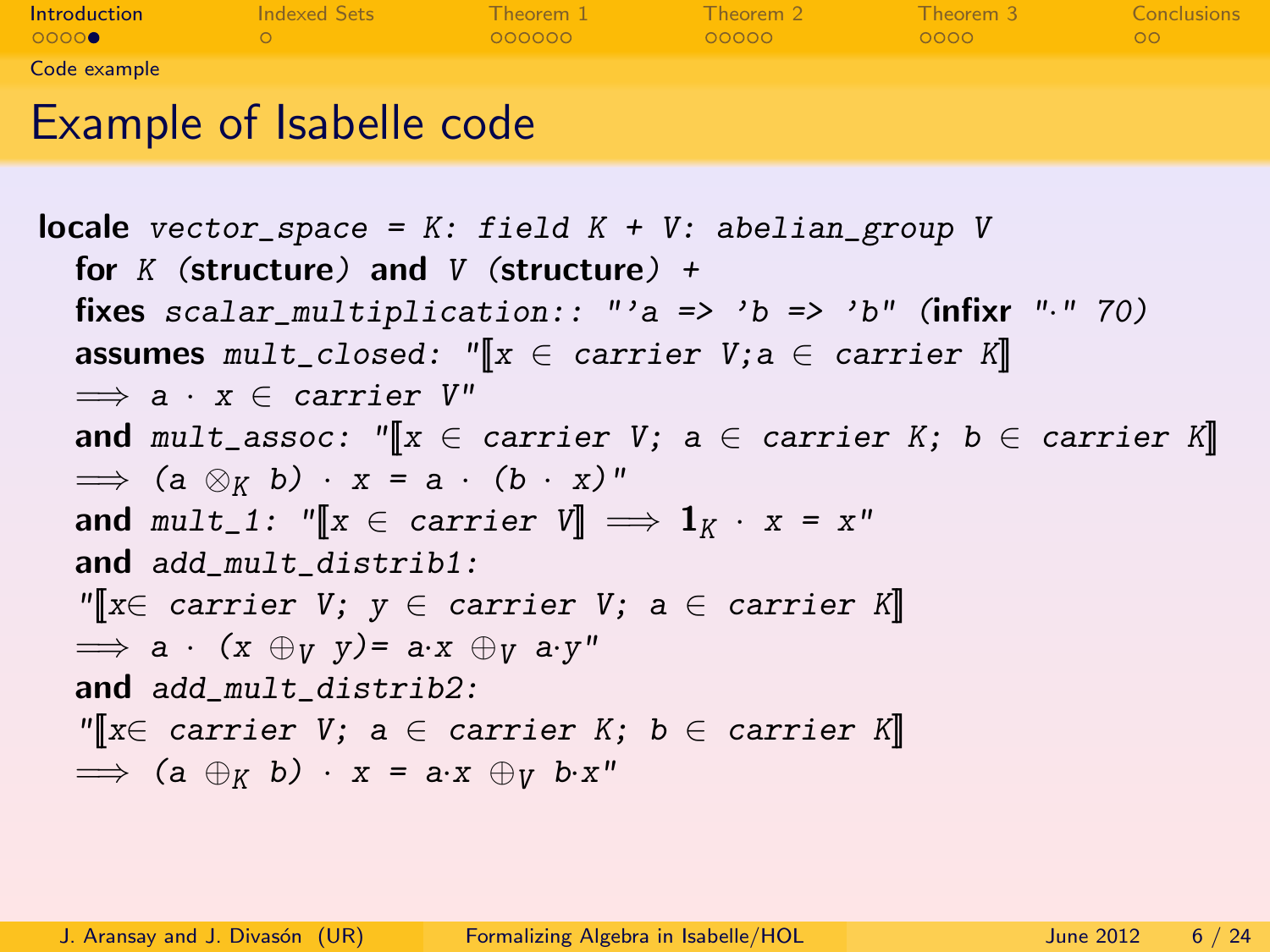| Introduction | <b>Indexed Sets</b> |        |          | <b>Example 1</b> Theorem 2 Theorem 3 Theorem 3 Conclusions |       |
|--------------|---------------------|--------|----------|------------------------------------------------------------|-------|
| 00000        |                     | 000000 | $-00000$ | $-0000$ $-$                                                | N OON |
|              |                     |        |          |                                                            |       |

#### Indexed Sets

 $\bullet$  In mathematics, we usually represent a set of *n* elements this way:

<span id="page-6-0"></span>
$$
A=\{a_1,\ldots,a_n\}
$$

- <sup>2</sup> Really a set doesn't have an order by default (but we can give one for it).
- **3** This is not important...unless the order has influence on the proof.
- <sup>4</sup> So we have to implement the notion of indexed set as any bijection between the elements of the set and its indices.
- <sup>5</sup> We have to define operations to insert and remove one element of an indexed set. We also have to develop an induction rule in order to prove theorems and properties about this structure.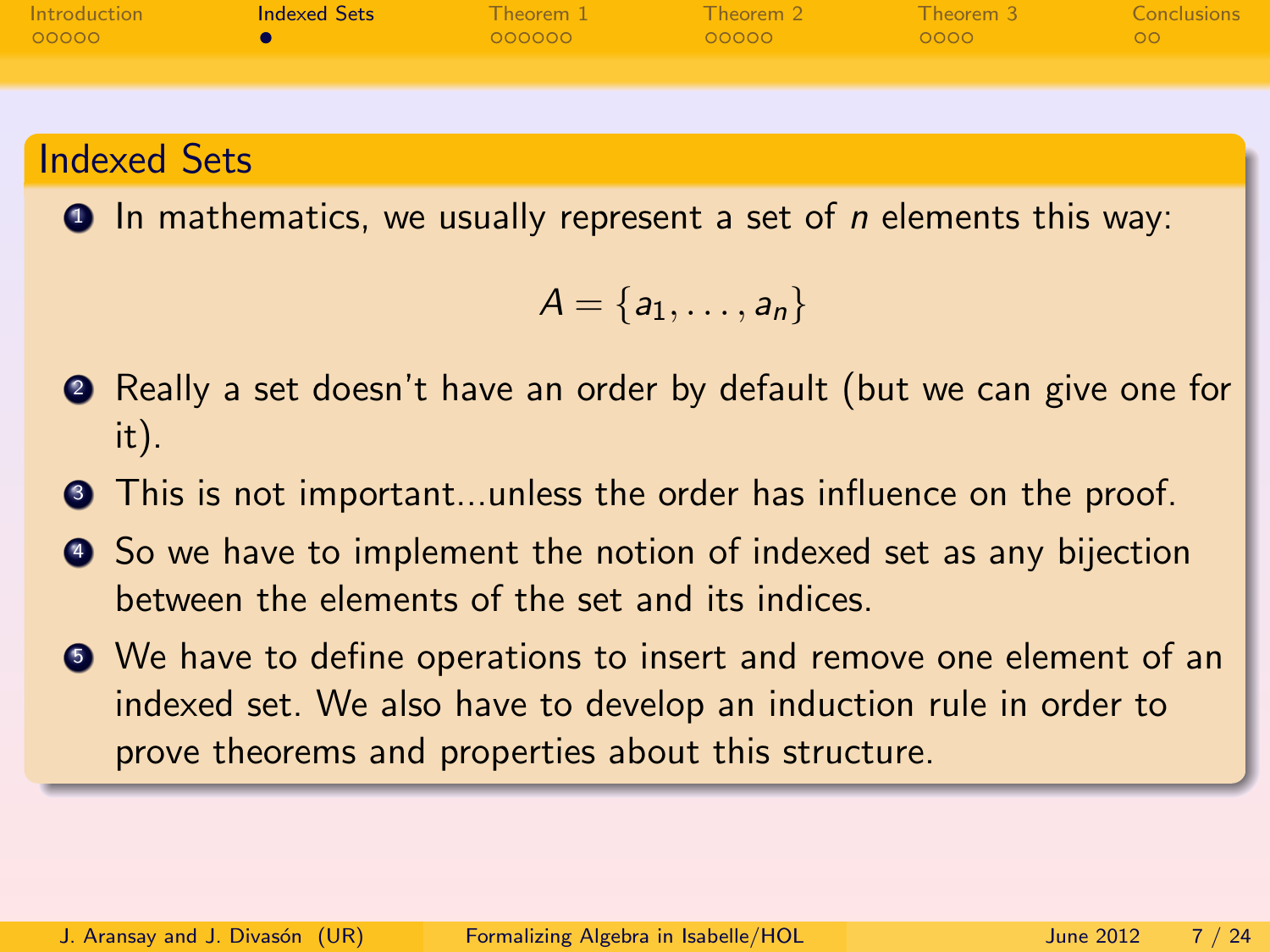| <b>Introduction</b> | Indexed Sets | Theorem 1 | Theorem 2 | Theorem 3 | Conclusions |
|---------------------|--------------|-----------|-----------|-----------|-------------|
| 00000               |              | 000000    | 00000     | 0000      | ററ          |
| <b>THEOREM 1</b>    |              |           |           |           |             |

#### Auxiliary Result

If the set of non-zero vectors  $x_1, \ldots, x_n$  is linearly dependent, then there exists at least one  $x_k$ ,  $2 \le k \le n$ , which is a linear combination of the preceding ones.

Note that the given order is very important, so the use of indexed sets is indispensable.

#### Theorem 1

<span id="page-7-0"></span>Every linearly independent set of a finite dimensional vector space V can be extended to a basis.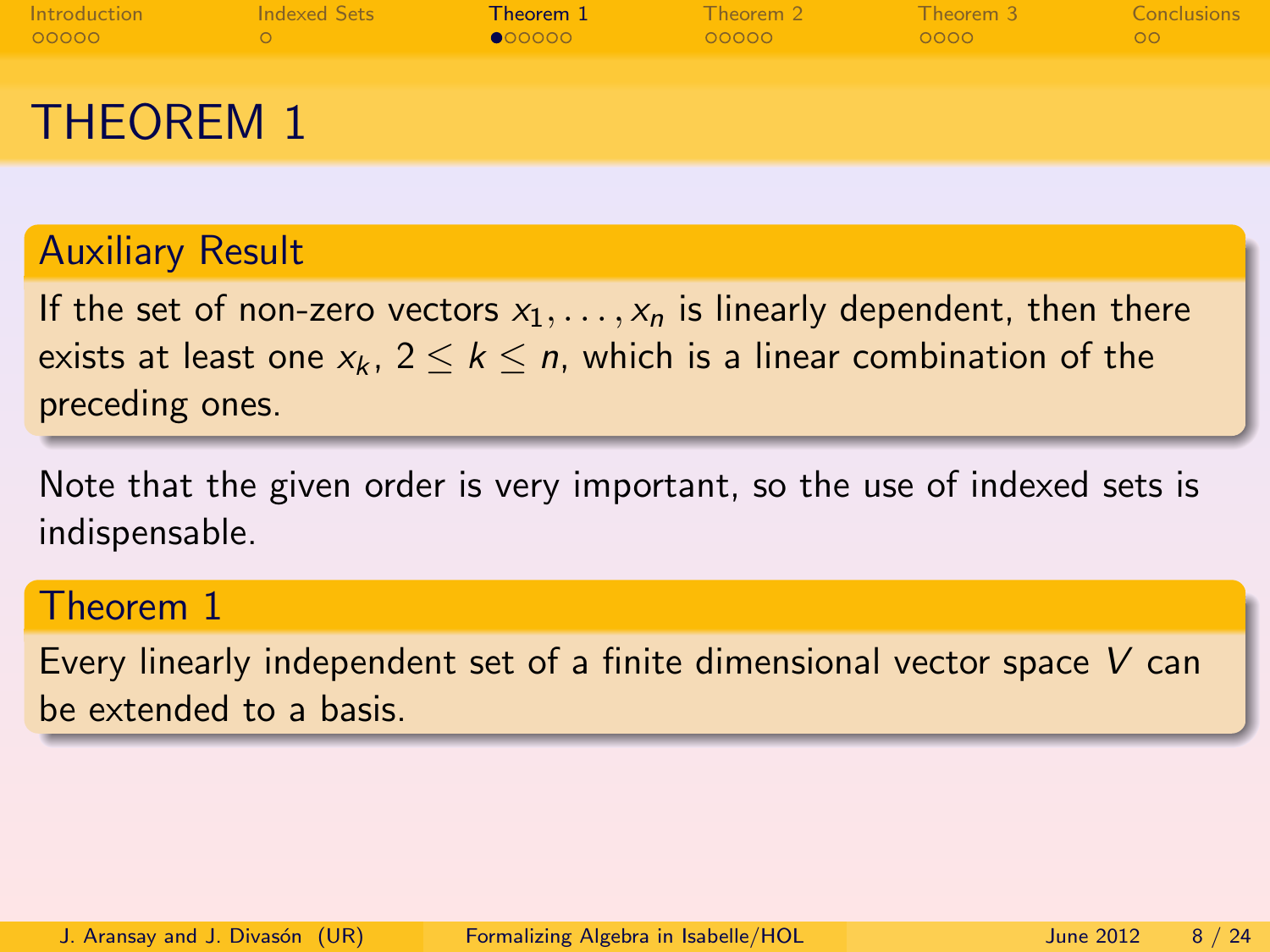| Introduction                    | Indexed Sets | Theorem 1     | Theorem 2 | Theorem 3     | Conclusions |
|---------------------------------|--------------|---------------|-----------|---------------|-------------|
| LOOOOO                          |              | <b>OCOOOO</b> | - റററററ   | $\sqrt{0000}$ | LOOL        |
| The proof explained in the book |              |               |           |               |             |

### Theorem 1

Every linearly independent set of a finite dimensional vector space V can be extended to a basis.

- Let  $A = \{a_1, \ldots, a_n\}$  an independent set and  $B = \{b_1, \ldots, b_m\}$  a basis of V. We apply the auxiliary result to the set:  $C = \{a_1, \ldots, a_{n}, b_1, \ldots, b_{m}\}\$ Elements of A Elements of B
- Since the first *n* elements are in an independent set (they are contained in A), hence the element which is a linear combination of the preceding ones is in  $B$ .
- $\bullet$  Let  $b_i$  that element, then we remove it and we obtain:  $C' = \{a_1, \ldots, a_n, b_1, \ldots, b_{i-1}, b_{i+1}, \ldots, b_m\}$
- <span id="page-8-0"></span>If  $C'$  is independent we have already finished (the basis is  $C'$ ), if not we iterate the process.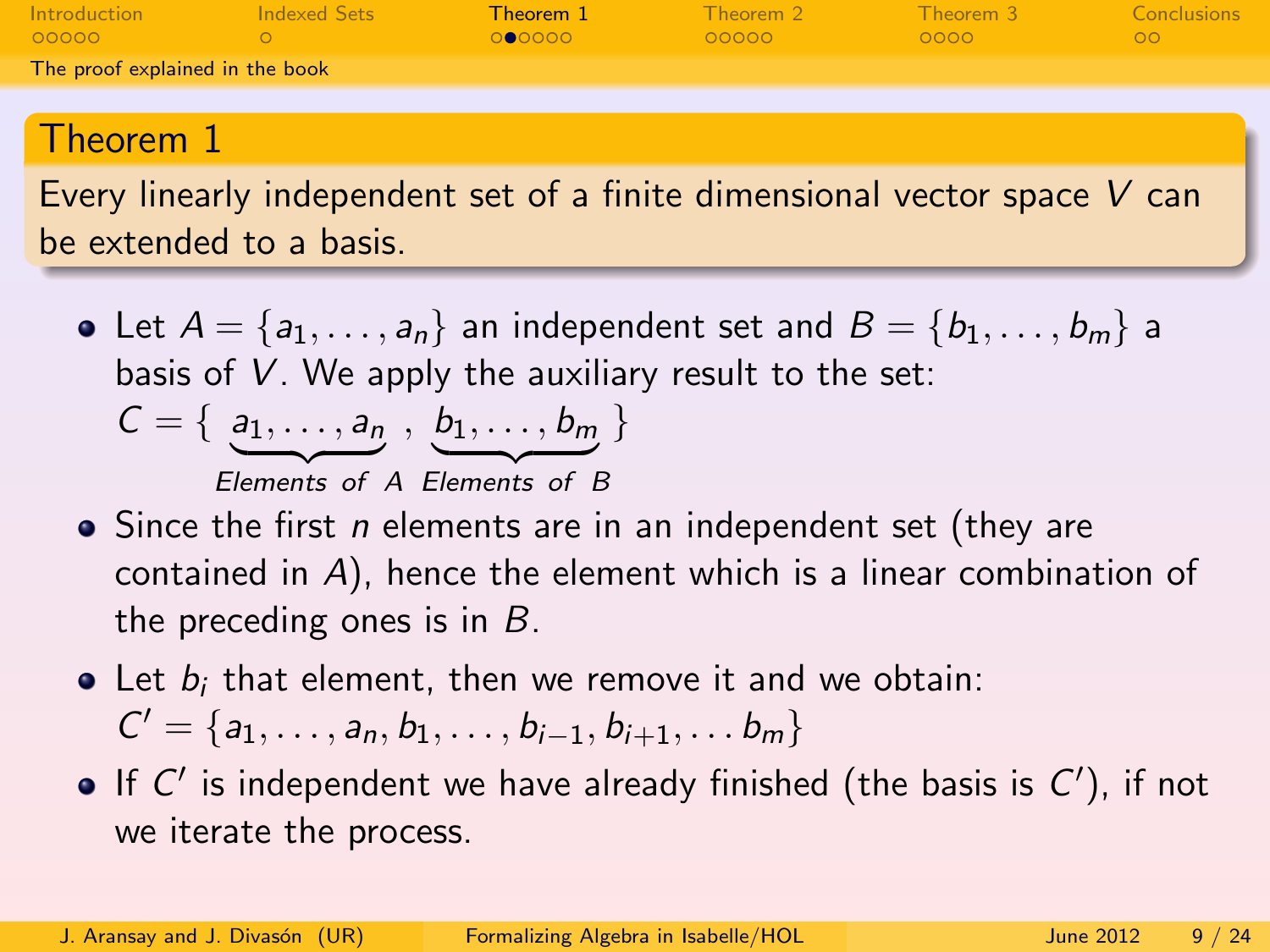| Introduction<br>00000             | Indexed Sets | Theorem 1<br>000000 | Theorem 2<br>00000 | Theorem 3<br>0000 | Conclusions<br>$\circ$ |
|-----------------------------------|--------------|---------------------|--------------------|-------------------|------------------------|
| The proof implemented in Isabelle |              |                     |                    |                   |                        |
| <b>PROBLEMS</b>                   |              |                     |                    |                   |                        |

## INADEQUACIES OF HALMOS:

*Elements of A Elements of B*  
\n• 
$$
C = \{ \overbrace{a_1, \ldots, a_n}^{a_1, \ldots, a_n}, \overbrace{b_1, \ldots, b_m}^{b_1, \ldots, b_m} \}
$$
 could be a multiset.  
\n**SOLUTION:**  $C = A \cup (B - A)$ .

- There could be some elements of B which are linear combination of the preceding ones (there is no unicity). SOLUTION: Take the least.
- Why will the process finish?

### DIFFICULTIES WITH OUR IMPLEMENTATION:

<span id="page-9-0"></span>• Reasoning about iterative processes can be hard to be implemented in Isabelle. Functions in HOL are total. SOLUTION: Partial functions (tail recursive).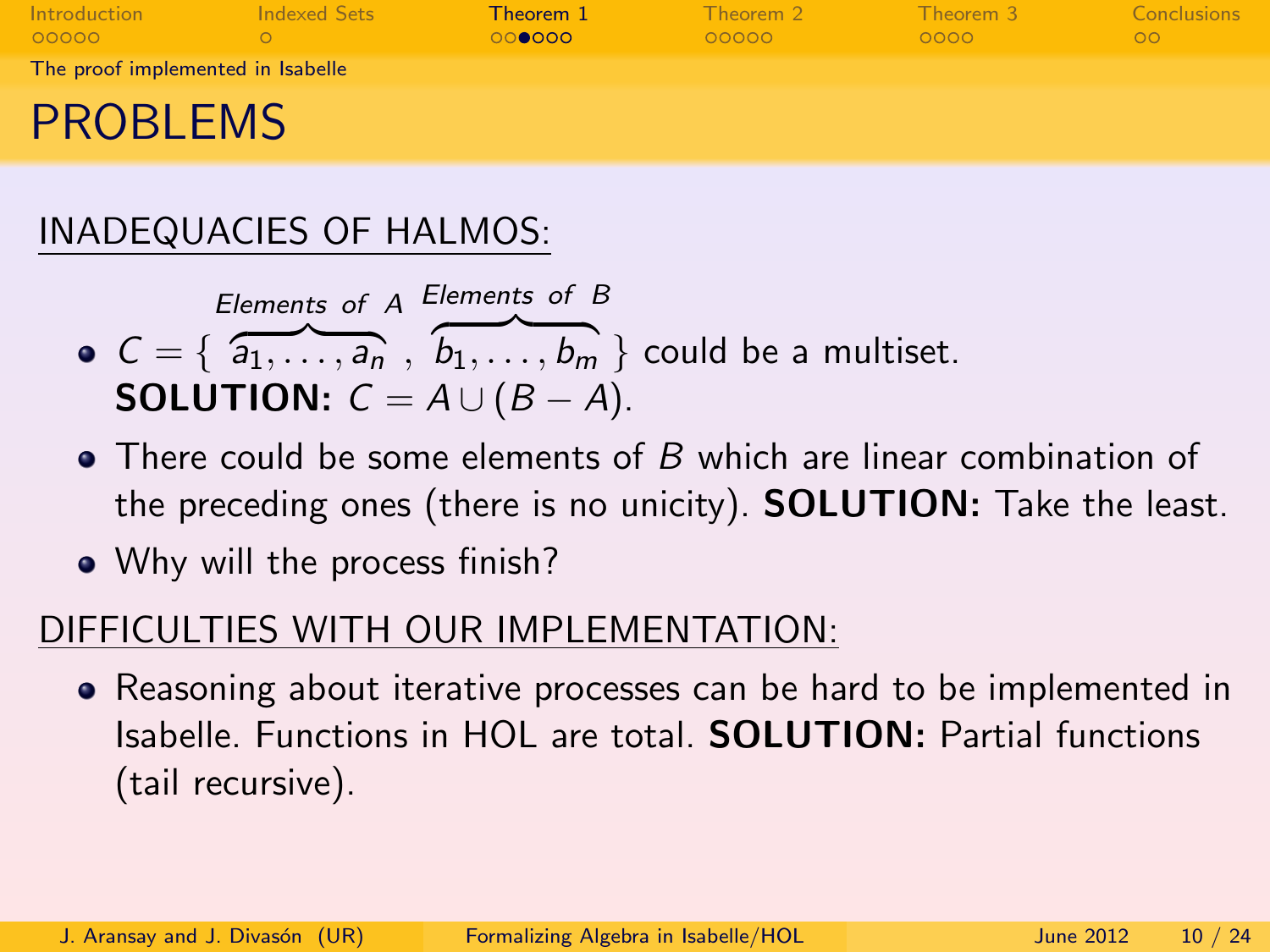| Introduction                      | Indexed Sets | Theorem 1       | Theorem 2 | Theorem 3   | Conclusions |
|-----------------------------------|--------------|-----------------|-----------|-------------|-------------|
| 00000                             |              | ം റ <b>െറ</b> െ | 00000     | <b>COOO</b> | no          |
| The proof implemented in Isabelle |              |                 |           |             |             |

We define two functions: remove Id and *iterate remove Id.* 

- The first one removes the least element of a dependent set which is a linear combination of the preceding ones.
- The second one iterates the previous function until achieving an independent set:

```
partial function (tailrec) iterate_remove_ld ::
  "'c iset \Rightarrow 'c set"
  where "iterate remove 1d (A,f)= (if linear_independent A then A
    else iterate_remove_ld (remove_ld (A, f)))"
```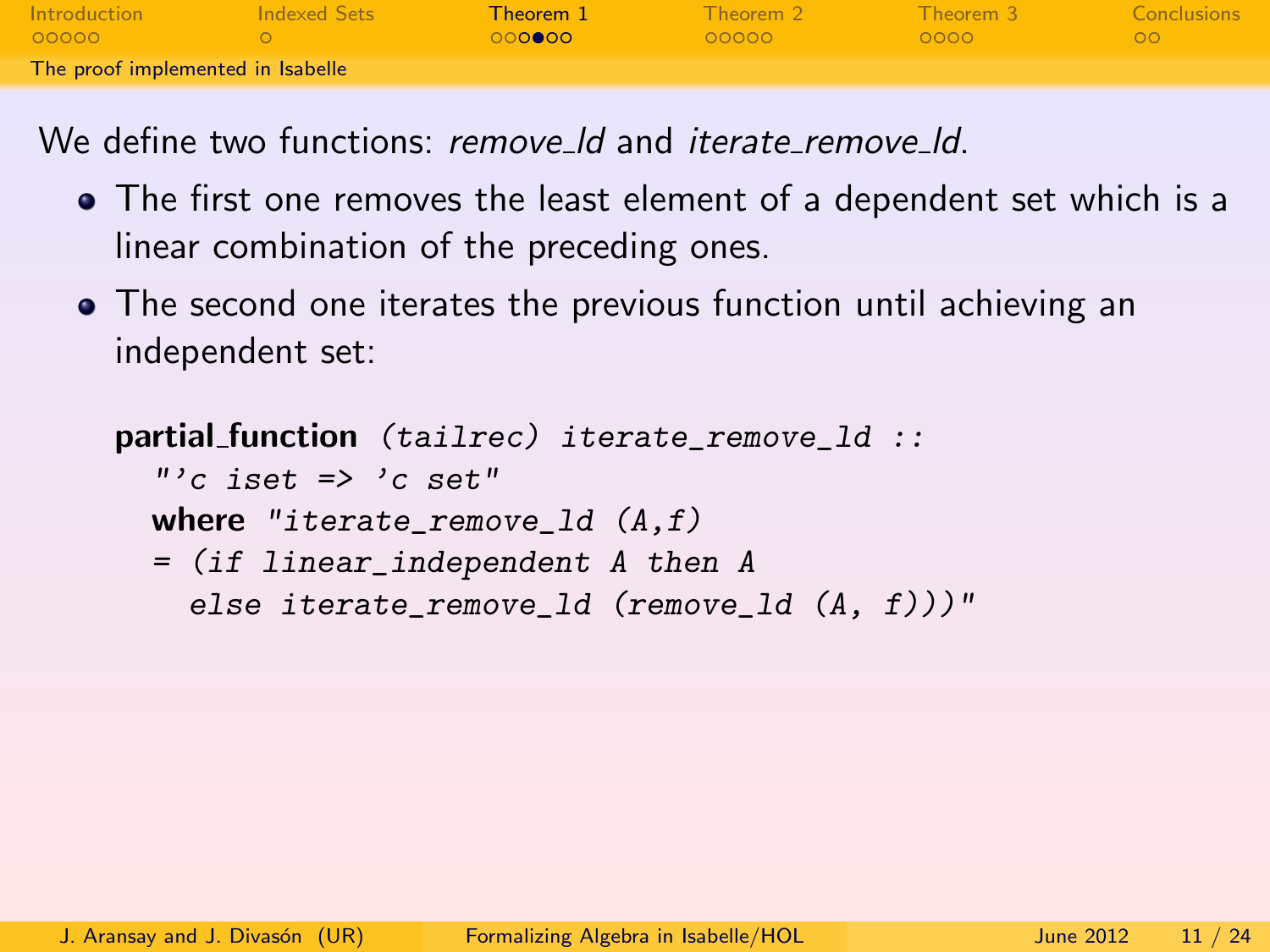| <b>Introduction</b>               | Indexed Sets | Theorem 1     | Theorem 2 | Theorem 3 | Conclusions |
|-----------------------------------|--------------|---------------|-----------|-----------|-------------|
| 00000                             |              | ിറ <b>െറെ</b> | LOOOOO    | - ററററ    | nn.         |
| The proof implemented in Isabelle |              |               |           |           |             |

There are three important properties which *iterate\_remove\_ld* must satisfy to demonstrate the theorem:

- **1** The result is a linearly independent set (about 100 lines).
- **2** The result is a spanning set (about 130 lines).
- $\bullet$  The independent set A is contained in the result of the function (about 350 lines).

<span id="page-11-0"></span>The total number of lines necessary to prove this theorem were 984.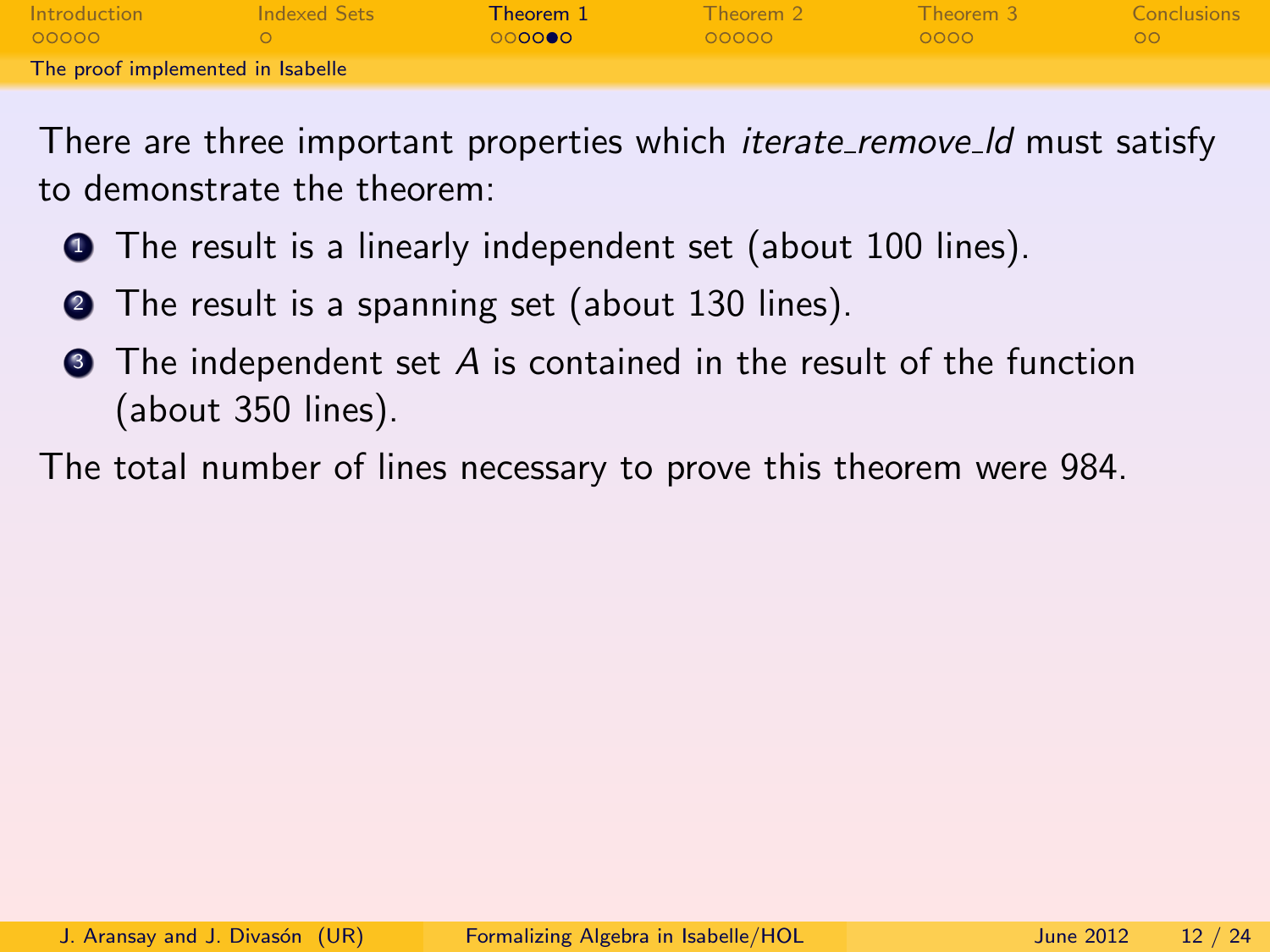| Introduction                      | Indexed Sets | Theorem 1 | Theorem 2 | Theorem 3 | Conclusions |
|-----------------------------------|--------------|-----------|-----------|-----------|-------------|
| LOOOOO                            |              | 000000    | LOOOOO    | - ററററ    | OO.         |
| The proof implemented in Isabelle |              |           |           |           |             |

```
lemma extend_independent_set_to_a_basis:
  assumes "linear_independent A"
  shows "\exists S. basis S \wedge A \subseteq S"
proof -
  def C \equiv "A \cup (B-A)"have "linear_independent (iterate_remove_ld (C,h))"
  proof (rule linear_independent_iterate_remove_ld)
    ...
  qed
  have "span(iterate_remove_1d(C,h))=carrier V"
  proof (rule iterate_remove_ld_preserves_span)
    ...
  qed
  have "A \subseteq (iterate_remove_1d (C,h))"
  proof (rule A_in_iterate_remove_ld)
    ...
  qed
  ...
qed
```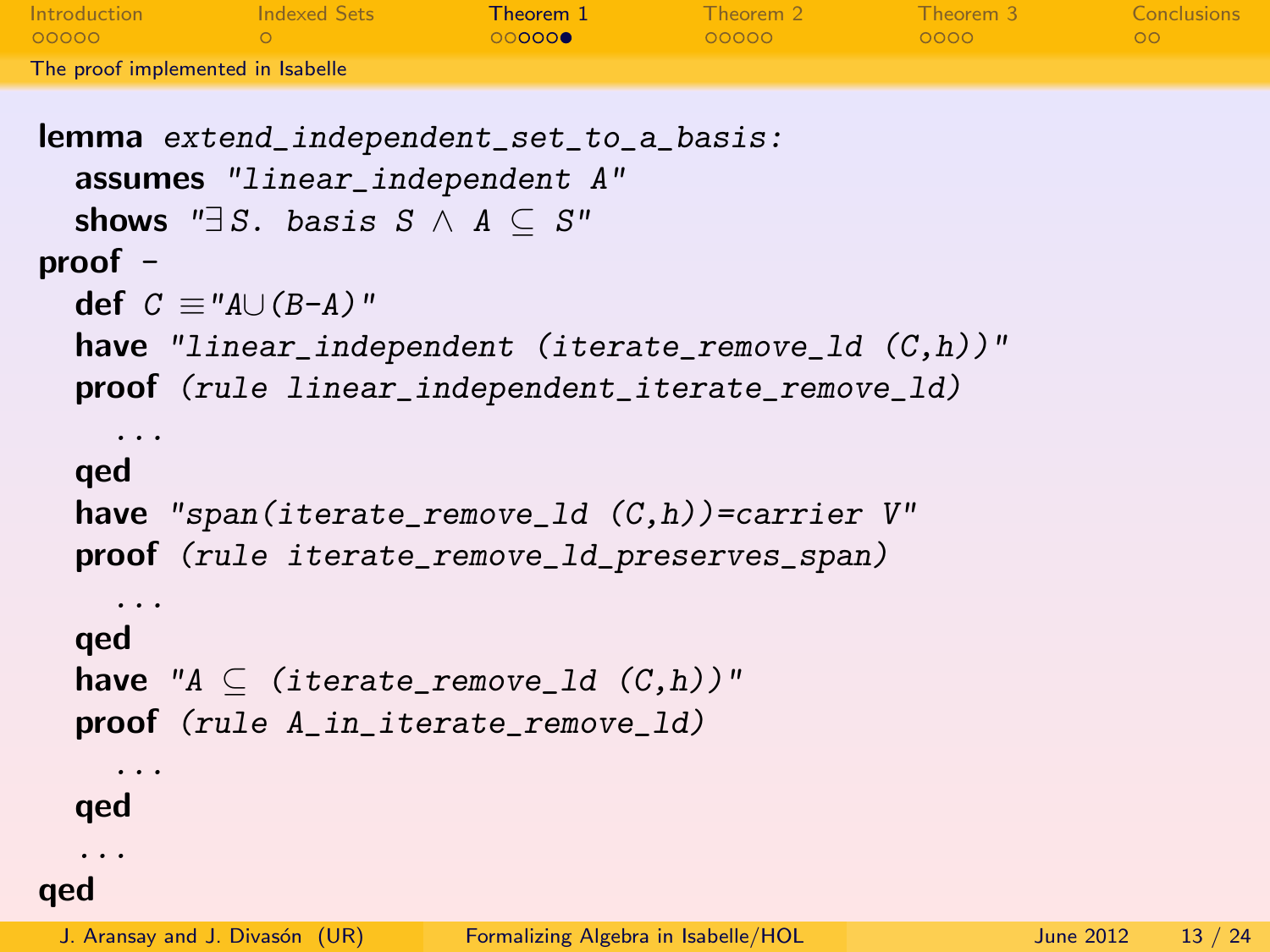| Introduction | Indexed Sets | Theorem 1 | Theorem 2 | Theorem 3 | Conclusions |
|--------------|--------------|-----------|-----------|-----------|-------------|
| 00000        |              | OOOOOO    | 00000     | 0000      | $\circ$     |
| THEOREM 2    |              |           |           |           |             |

#### Swap theorem

If A is a linearly independent set of V and B is any spanning set of V, then  $card(A) \leq card(B)$ .

#### Corollary: theorem 2

<span id="page-13-0"></span>Any two bases of a finite dimensional vector space have the same cardinality.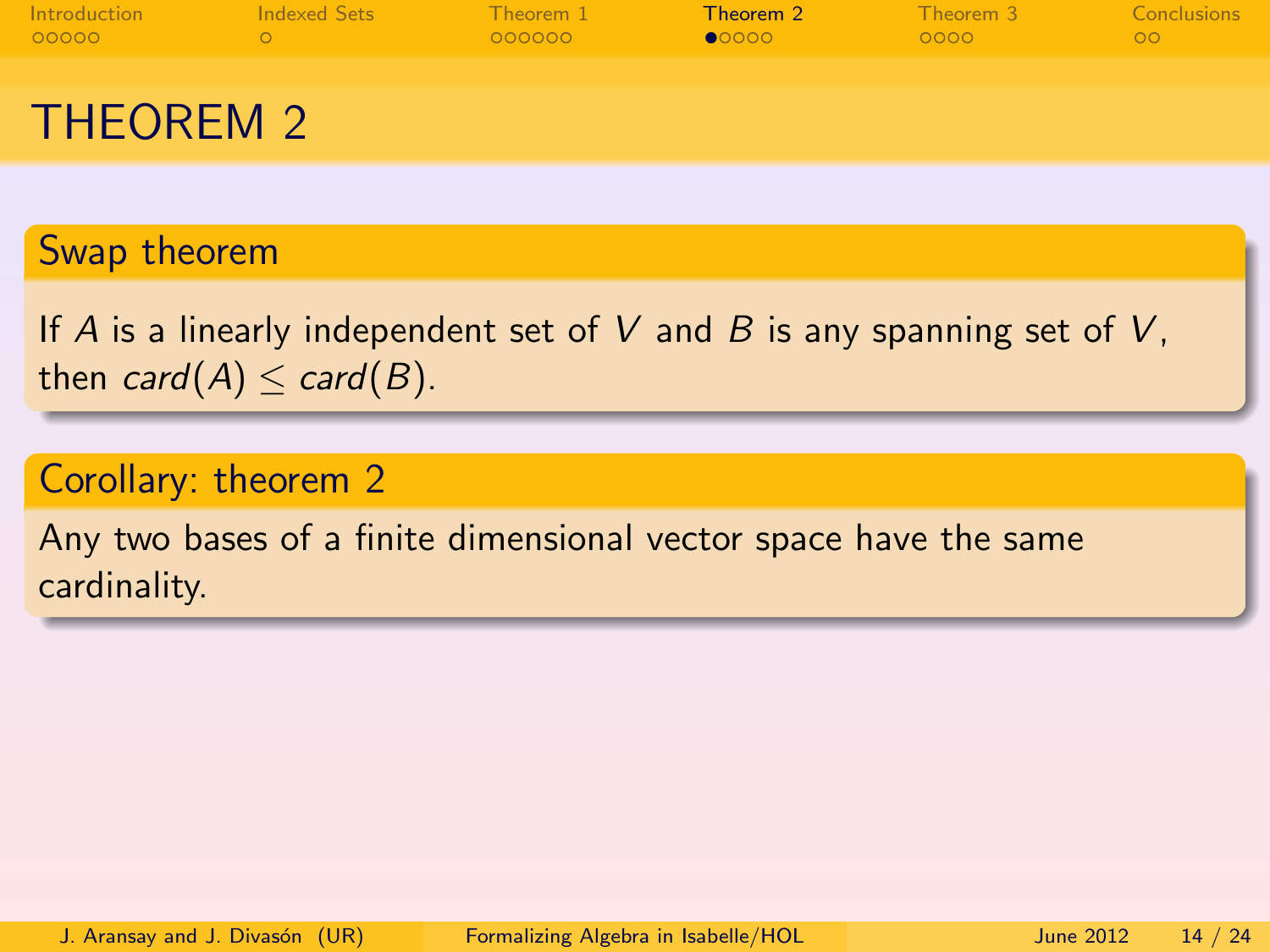| Introduction          | Indexed Sets | Theorem 1 | Theorem 2 | Theorem 3 | Conclusions |
|-----------------------|--------------|-----------|-----------|-----------|-------------|
| 00000                 |              | COOOOO    | . റൈറ്റെ  | - OOOO    | ററ          |
| The proof in the book |              |           |           |           |             |

#### Swap theorem

If A is a linearly independent set of V and B is any spanning set of V, then card(A)  $\leq$  card(B).

#### SUMMARY OF THE PROOF IN HALMOS:

Let  $A = \{a_1, \ldots, a_n\}$  be an independent set,  $B = \{b_1, \ldots, b_m\}$  a spanning set and  $m < n$ . Then:

- **1** Construct the set  $S = \{a_1, b_1, \ldots, b_m\}$ . S is a linearly dependent set.
- $\bullet$  Apply the auxiliary result to S, obtaining  $S' = \{a_1, b_1, \ldots, b_{i-1}, b_{i+1}, \ldots, b_m\}$ .  $S'$  is a spanning set.
- <span id="page-14-0"></span> $\bullet$  Iterate the process m times to obtain a contradiction (i. e. add the first m elements of A and remove all elements of  $B$ ).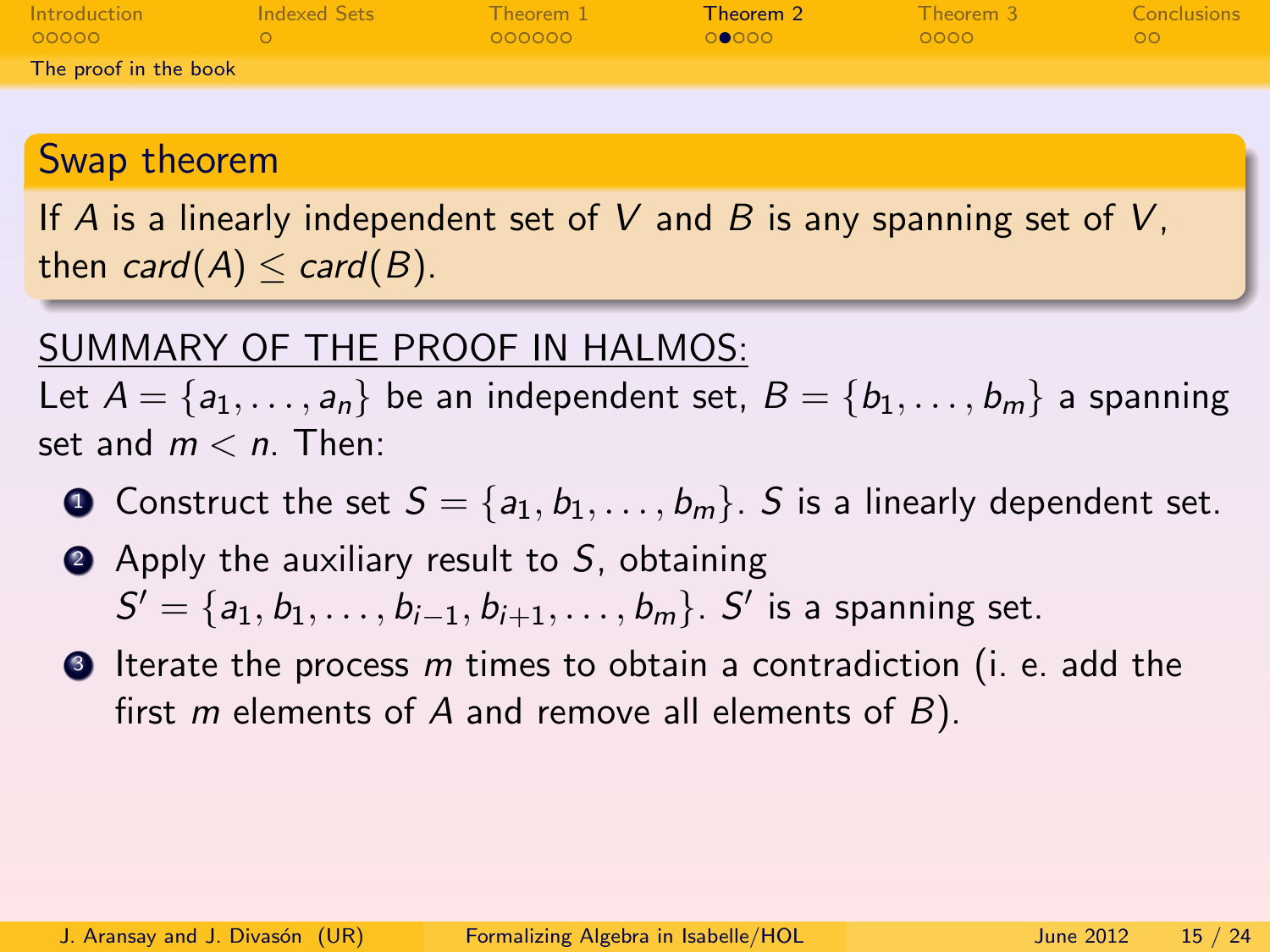| Introduction | Indexed Sets | $\blacksquare$ Theorem $1$ | Theorem 2 | Theorem 3 | Conclusions |
|--------------|--------------|----------------------------|-----------|-----------|-------------|
| 00000        |              | OOOOOO                     | റററേ      | 0000      | OO.         |
| Inadequacies |              |                            |           |           |             |

### INADEQUACIES OF HALMOS:

**1** Construct the set  $S = \{a_1, b_1, \ldots, b_m\}$ . S is a linearly dependent set.

- Need to take into account the positions of the elements.
- What happens if  $a_1 \in \{b_1, \ldots, b_m\}$ ? The set S could be not a linearly dependent set!!
- $\bullet$  Apply the auxiliary result to S, obtaining  $S' = \{a_1, b_1, \ldots, b_{i-1}, b_{i+1}, \ldots, b_m\}$ . S' is a spanning set.
- There could be some elements of B which are linear combination of the preceding ones (there is no unicity).
- <span id="page-15-0"></span>**3** Iterate the process m times to obtain a contradiction (i. e. add the first m elements of A and remove all elements of  $B$ ).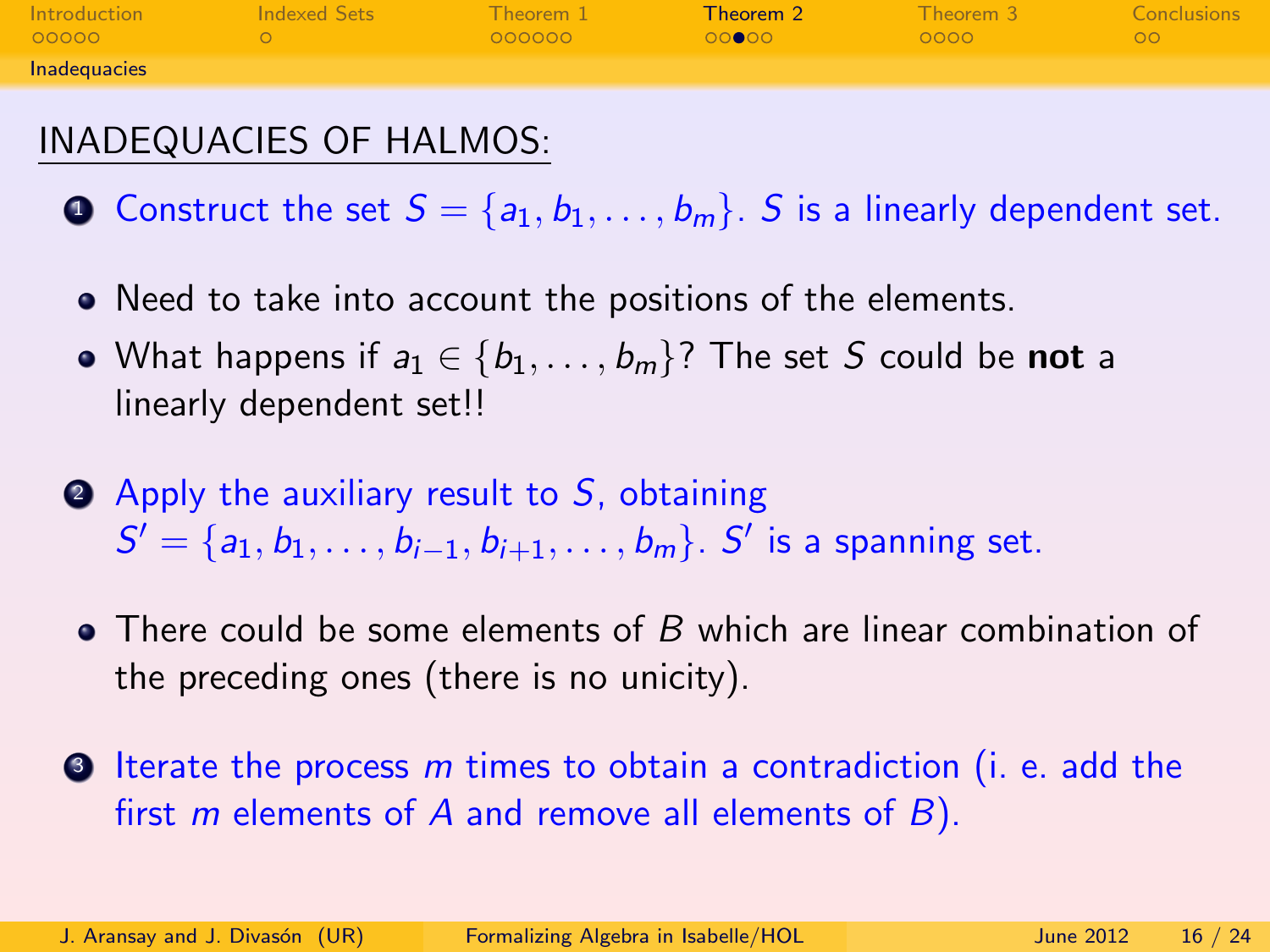| <b>Introduction</b> | Indexed Sets | Theorem 1 | <b>Theorem 2</b> Theorem 3 |                    | <b>Conclusions</b> |
|---------------------|--------------|-----------|----------------------------|--------------------|--------------------|
| 00000               |              | - QQQQQQ  | ാറാകുറ                     | $\sim$ 0000 $\sim$ | _ ററ               |
|                     |              |           |                            |                    |                    |

# PROBLEMS WITH OUR IMPLEMENTATION

- We can't follow a similar reasoning than in theorem 1 to prove the result: now we need to have control in the number of iterations.
- $\bullet$  The iterative reasoning is implemented applying  $m$  times the next function:

swap function  $(\{a_1, \ldots, a_n\} \times \{b_1, \ldots, b_m\})$  $= (\{a_2, \ldots, a_n\} \times \{a_1, b_1, \ldots, b_{i-1}, b_{i+1}, \ldots, b_m\})$ 

We have to make use of the power of a function...however, this is not implemented in Isabelle. We have to make it: instantiation "fun" :: (type, type) power begin definition one\_fun ::  $" a \Rightarrow 'a"$ where one\_fun\_def: "one\_fun =  $id"$ definition times\_fun ::  $''('a => 'a) => ('a => 'a) => 'a => 'a"$ where "times\_fun f  $g = (\forall x. f (g x))$ " end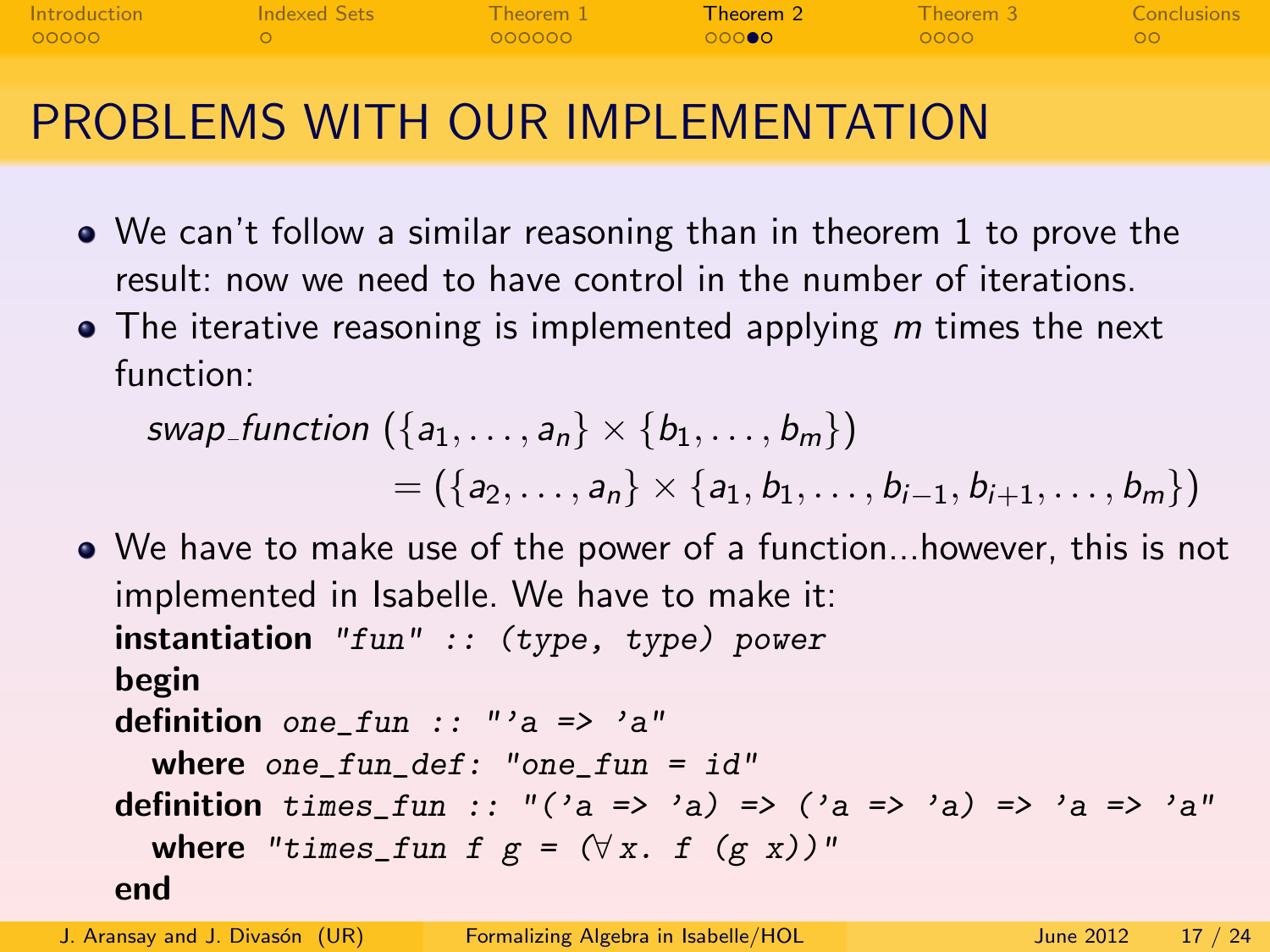| <b>Introduction</b> | Indexed Sets  | $\blacksquare$ Theorem 1 $\blacksquare$ |                 | <b>Theorem 2</b> Theorem 3 Conclusions |      |
|---------------------|---------------|-----------------------------------------|-----------------|----------------------------------------|------|
| 00000               | $\sim$ $\sim$ | - QOOOOO - - -                          | L QOO <b>QO</b> | $-0000$                                | ം റവ |
|                     |               |                                         |                 |                                        |      |

Once we have defined the power of a function, we have to prove the properties that swap function satisfies; after that, we have to generalize that properties to the case where the function is applied  $m$ times, by using induction. The following lemma is indispensable:

corollary fun\_power\_suc\_eq: shows " $(f^{\hat{ }}(n+1))$   $x = f^{\hat{ }}(f^{\hat{ }}n)$   $x)$ " using fun\_power\_suc by (metis id\_o o\_eq\_id\_dest)

This is a long and tedious process: the proofs of all necessary properties and lemmas to make the demonstration take up 1800 lines.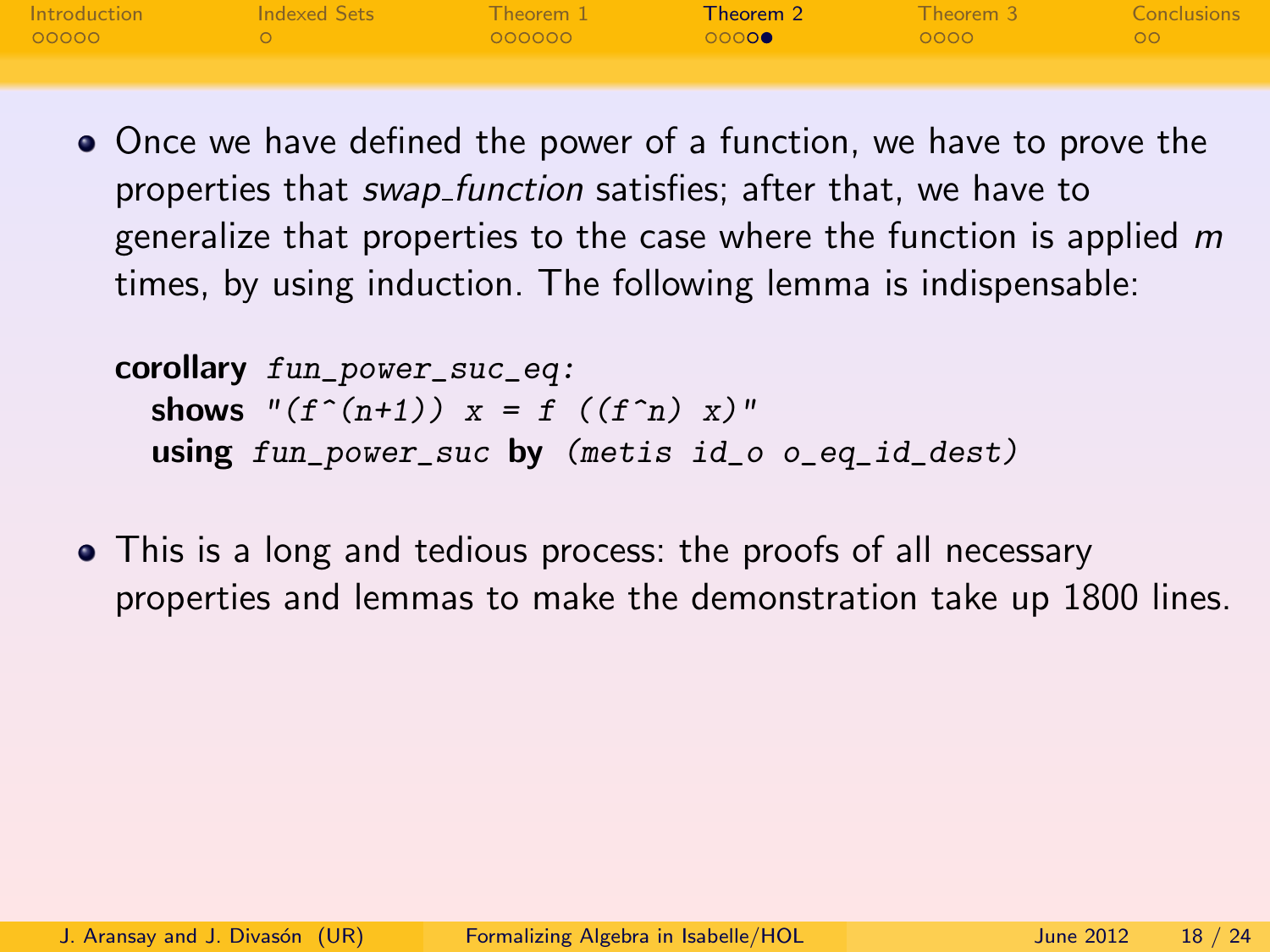| Introduction<br>00000        | Indexed Sets | Theorem 1<br>000000 | Theorem 2<br>00000 | Theorem 3<br>$\bullet$ 000 | Conclusions<br>ററ |
|------------------------------|--------------|---------------------|--------------------|----------------------------|-------------------|
| Definition of $\mathbb{K}^n$ |              |                     |                    |                            |                   |
| <b>THEOREM 3</b>             |              |                     |                    |                            |                   |

What is  $\mathbb{K}^n$ ?

Definition of  $K^n$ 

$$
\mathbb{K}^n = \underbrace{\mathbb{K} \times \mathbb{K} \times \cdots \times \mathbb{K}}_n = \{ (x_1, \ldots, x_n) | x_i \in \mathbb{K} \ \forall i, 1 \leq i \leq n \}
$$

And in Isabelle?

- <span id="page-18-0"></span>First we define the type vector, a pair of a function and a natural: types 'a vector =  $''$ (nat => 'a) \* nat"
	- The function maps naturals to elements of a set.
	- The natural is the length of the vector minus one.
	- Example: To represent  $(a_1, a_2, a_3, a_4)$  we have a vector  $(f, 3)$  where  $f(0) = a_1$ ,  $f(1) = a_2$ ,  $f(2) = a_3$  and  $f(3) = a_4$ .
	- Problem: we don't have unicity of representation (a problem of partiality).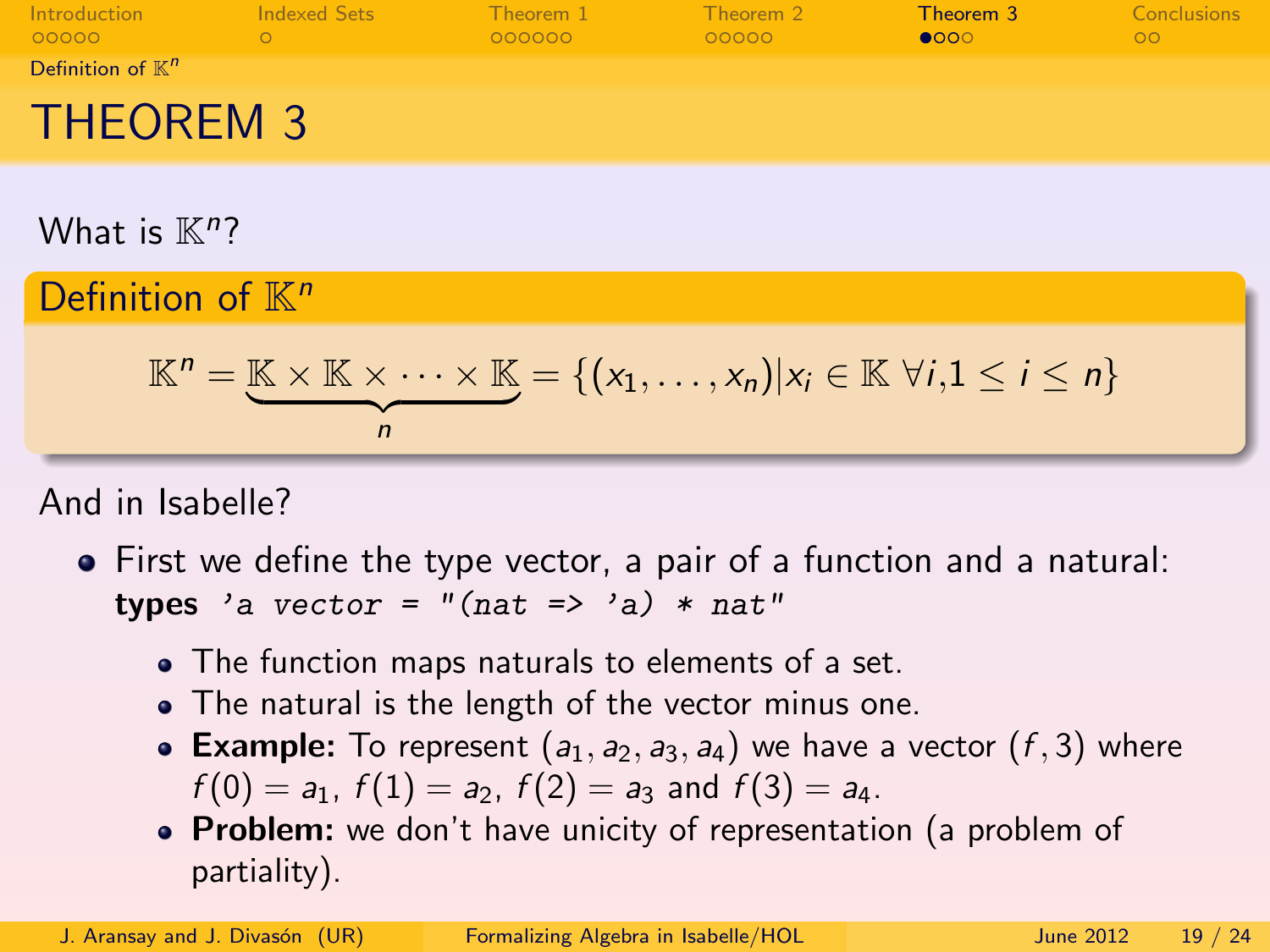| Introduction        | Indexed Sets | Theorem 1 | Theorem 2 | Theorem 3 | Conclusions |
|---------------------|--------------|-----------|-----------|-----------|-------------|
| 00000               |              | OOOOOO    | 00000     | ററേറ      | no          |
| Definition of $K^n$ |              |           |           |           |             |

- **definition** K n carrier :: "'a set => nat => ('a vector) set" where "K\_n\_carrier A\_n = {v. ( $(\forall i \leq n$ . ith v i  $\in$  A))  $\wedge$   $(\forall i > n$ . ith v i = 0)  $\wedge$  (vlen v =  $(n - 1)$ )}"
- **o** definition

 $K_n$ \_add :: "nat => 'a vector => 'a vector => 'a vector" (infixr  $"\oplus_{\iota}$ " 65) where "K\_n\_add n = ( $\lambda v$  w. (( $\lambda i$ . ith v i  $\oplus_R$  ith w i), n -1))"

- $\bullet$  definition  $K_n$  zero :: "nat => 'a vector" where "K\_n\_zero n =  $((\lambda i. 0_R), n - 1)$ "
- **definition** K\_n\_mult :: "nat => 'a vector => 'a vector => 'a vector"

<span id="page-19-0"></span>where "K\_n\_mult n =  $(\lambda v \ w. ((\lambda i. *ith* v i  $\otimes_R$  *ith* w i),$  $n - 1)$ )"

 $\bullet$  definition  $K_n$  one :: "nat => 'a vector" where "K\_n\_one n =  $((\lambda i. \mathbf{1}_R), n - 1)$ "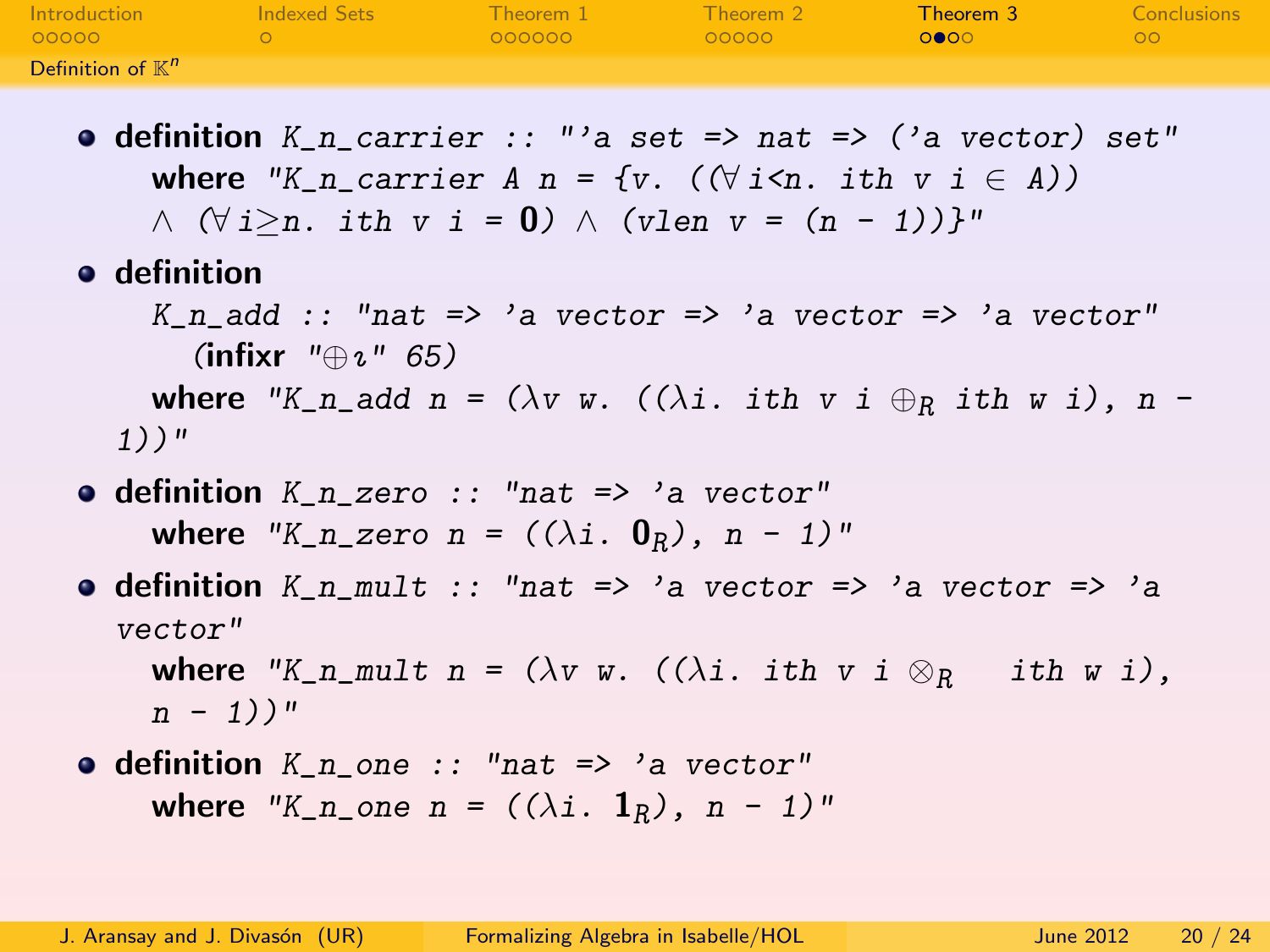| Introduction                 | Indexed Sets | Theorem 1 | Theorem 2 | Theorem 3 | Conclusions |
|------------------------------|--------------|-----------|-----------|-----------|-------------|
| 00000                        |              | 000000    | 00000     | 0000      | ററ          |
| Definition of $\mathbb{K}^n$ |              |           |           |           |             |

# Definition of  $K<sup>n</sup>$  in Isabelle

Finally using the definition of carrier, add, zero, mult and one we can define the concept of  $\mathbb{K}^n$ : definition  $K_n$  :: "nat => 'a vector ring" where "K\_n n =  $\int$  carrier = K\_n\_carrier (carrier R) n,  $mult = (\lambda v w. K_n_mu$ lt n v w),  $one = K_n$  one  $n$ ,  $zero = K_n$  zero n, add =  $(\lambda v \ w. K_n$  add n v w) ||"

We need to check that  $\mathbb{K}^n$  is a vector space over  $\mathbb{K}$ , so we need to define its scalar multiplication:  $a \odot (b_1, \ldots, b_n) = (a \cdot b_1, \ldots, a \cdot b_n)$ 

<span id="page-20-0"></span>definition  $K_n$  scalar multiplication :: "'a => 'a vector => 'a vector" (infixr " $\odot$ " 65) where "a  $\odot$  b = ( $\lambda$ n::nat. a  $\otimes_R$  ith b n, vlen b)"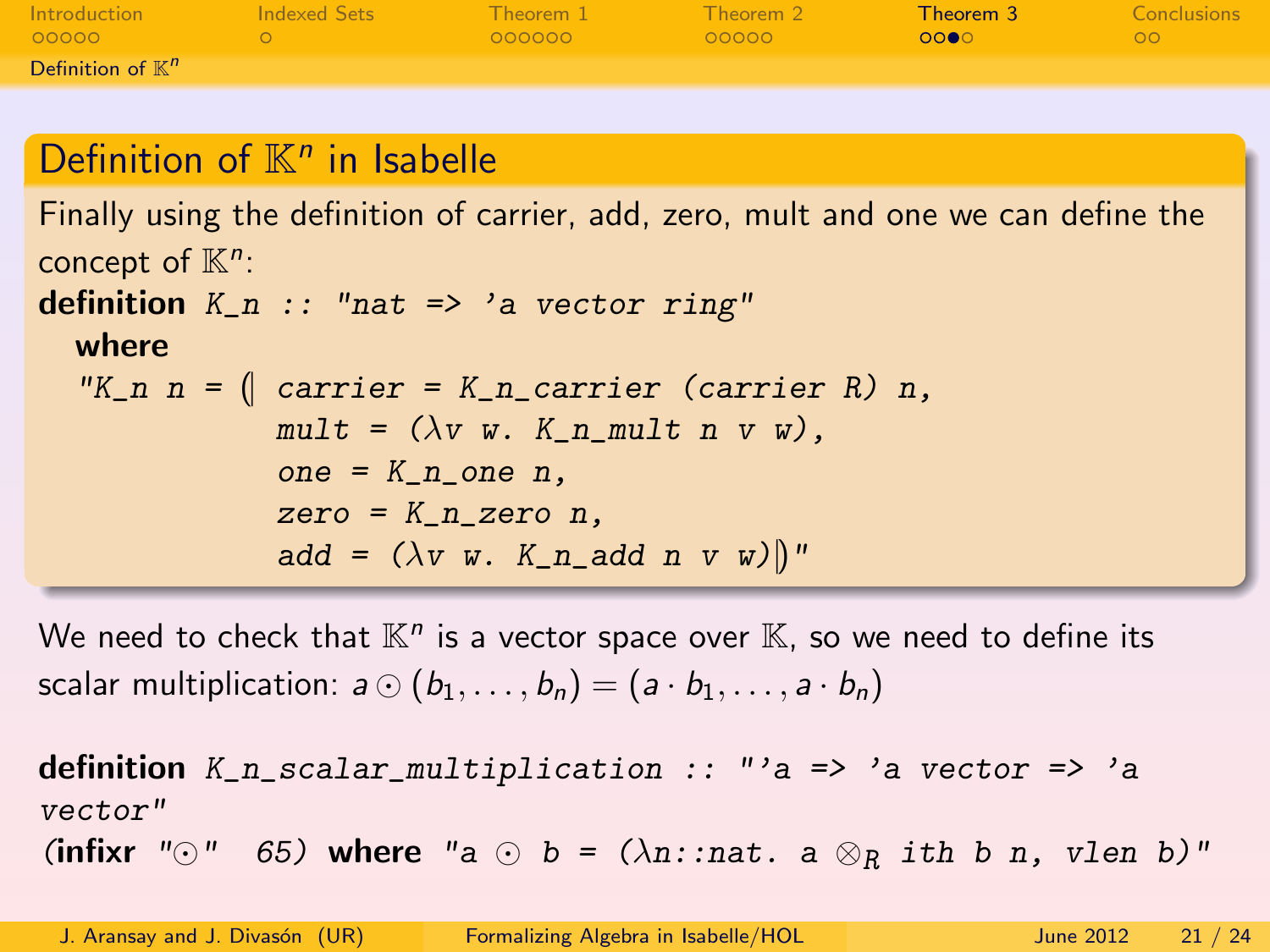| <b>Introduction</b><br>00000 - | Indexed Sets | Theorem 1 Theorem 2<br>- QQQQQQ | COOOO | Theorem 3<br>ാറാക | Conclusions<br>ററ |
|--------------------------------|--------------|---------------------------------|-------|-------------------|-------------------|
| Theorem 3                      |              |                                 |       |                   |                   |

#### Definition of isomorphism between vector spaces

Two vector spaces V and W over the same field  $\mathbb K$  are isomorphic if there exists a linear map  $f: V \to W$  such that is a bijection.

#### Theorem 3

An n-dimensional vector space V over a field  $\mathbb K$  is isomorphic to  $\mathbb K^n.$ 

Let  $X = \{x_1, \ldots, x_n\}$  be a basis of V. The isomorphism between V and  $\mathbb{K}^n$  is easy to understand:

<span id="page-21-0"></span>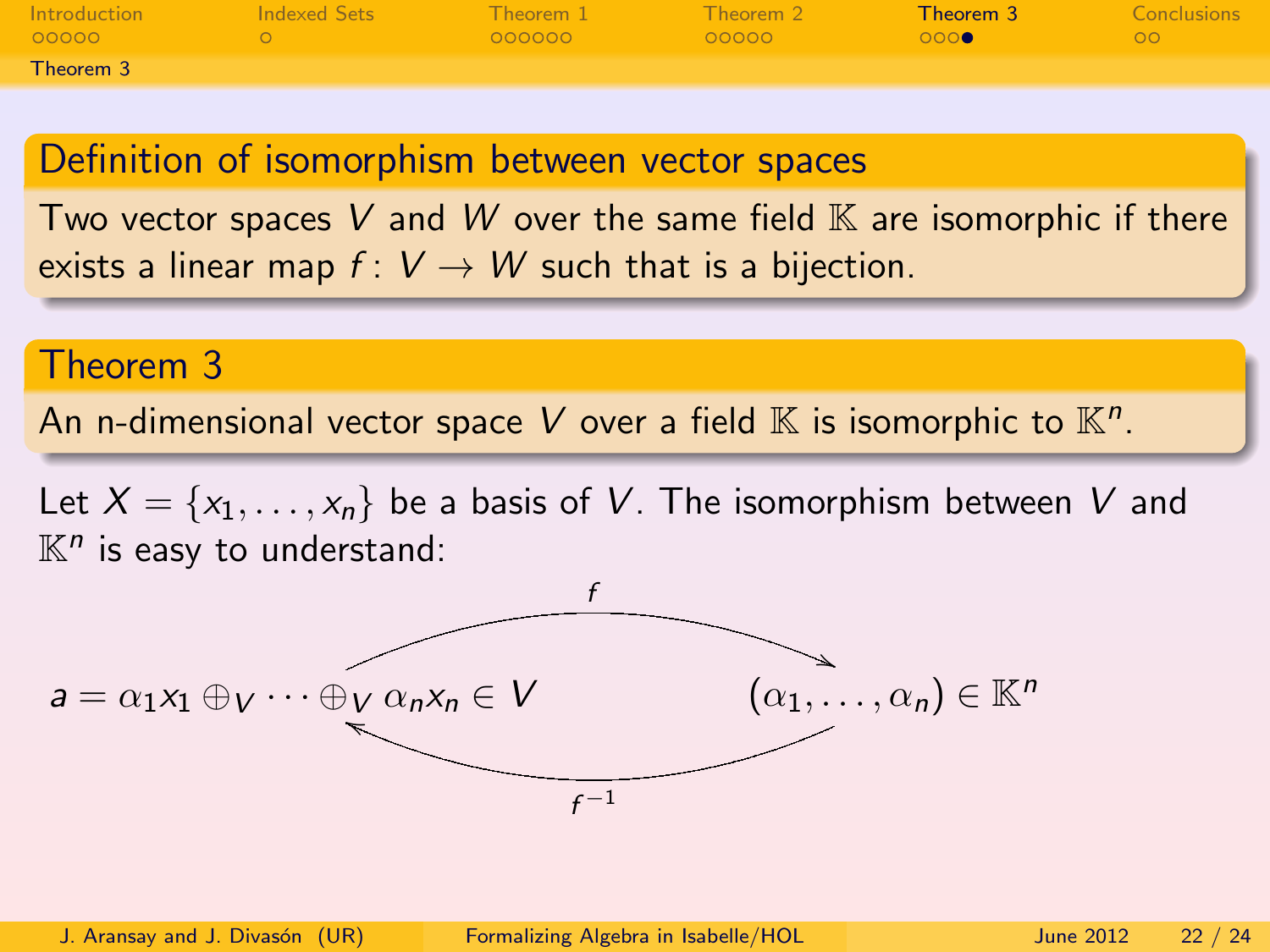| <b>Introduction</b> | Indexed Sets | Theorem 1 | $\blacksquare$ Theorem 2 | $\blacksquare$ Theorem 3 | <b>Conclusions</b> |
|---------------------|--------------|-----------|--------------------------|--------------------------|--------------------|
| 00000               |              | 000000    | - റററററ                  | - ററററ                   |                    |

# CONCLUSIONS AND RELATED WORK

## **CONCLUSIONS**

- Proofs in a book are not fully formal.
- Comparison between the length in the book and the formalized proof.
- Chapters and concepts in the book can be, sometimes out of order.
- We are able to generate code of the constructive proofs and execute it over instances.
- To formalize a book is factible.

#### RELATED WORK

- Mizar
- HOL-Light
- <span id="page-22-0"></span>• Coq